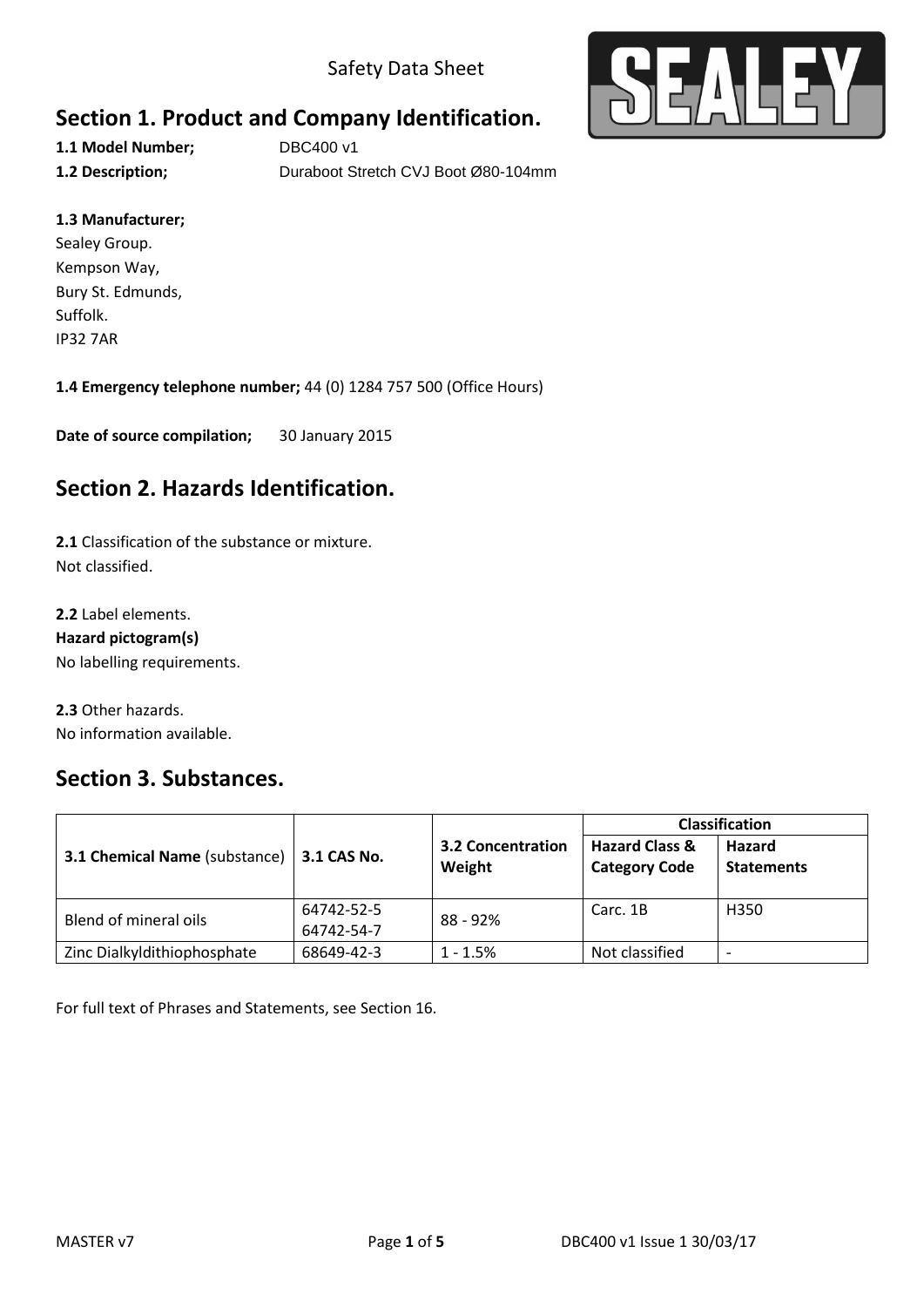### Safety Data Sheet



### **Section 4. First Aid Measures.**

**4.1** Description of first aid measures **Inhalation** Not a likely route of exposure.

#### **Skin Contact**

Wash skin with soap and water. If grease has been injected under the skin, seek medical advice immediately.

#### **Eye Contact**

Immediately wash out eye with plenty of water. Obtain medical attention if soreness or redness persists.

**Ingestion** Do not induce vomiting. Obtain medical attention.

**4.2.** Most important symptoms and effects, both acute and delayed No information available.

**4.3.** Indication of any immediate medical attention and special treatment needed No information available.

### **Section 5. Fire Fighting Measures.**

**5.1.** Extinguishing media

Use water Spray to cool containers. Use foam, dry chemical, carbon dioxide or suitable extinguishing media. Do not use direct water jets.

**5.2.** Special hazards arising from the substance or mixture This product may give rise to hazardous fumes in a fire.

**5.3.** Advice for fire-fighters Wear self-contained breathing apparatus.

### **Section 6. Accidental Release Measures.**

**6.1.** Personal precautions, protective equipment and emergency procedures Refer to Section 8 for personal protection details.

**6.2.** Environmental precautions Do not pour grease directly into the main drains or water course.

**6.3.** Methods and material for containment and cleaning up Transfer into suitable containers for recovery or disposal.

**6.4.** Reference to other sections See Section 7 for information on Safe Handling See Section 8 for information of Personal Protective Equipment. See Section 13 for information on disposal.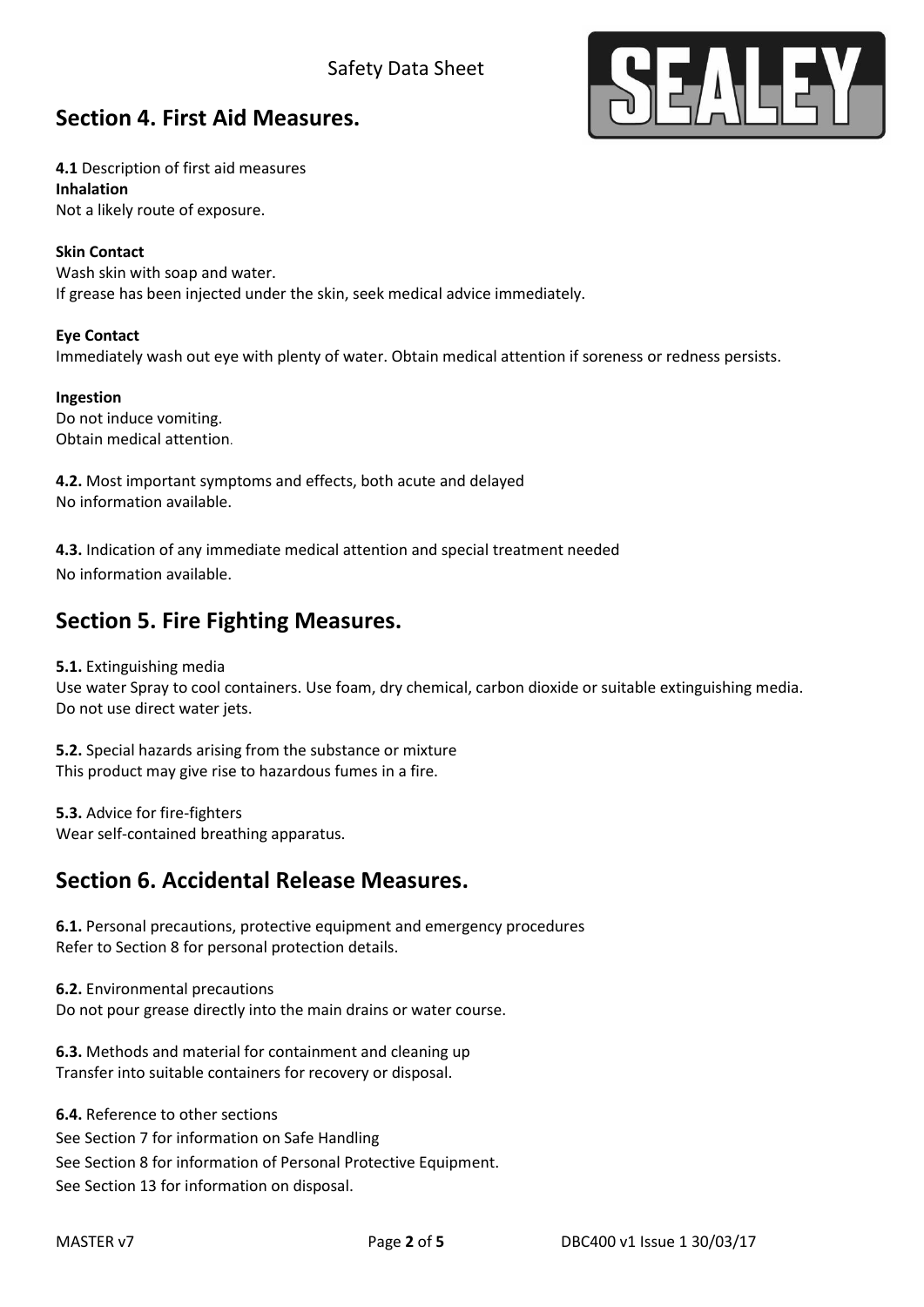#### Safety Data Sheet

# **Section 7. Handling and Storage.**

**7.1.** Precautions for safe handling Avoid direct contact with the substance.

**7.2.** Conditions for safe storage, including any incompatibilities Store in a cool well ventilated area.

**7.3.** Specific end use(s)

Intended for use as the grease for the Model Number identified in 1.1 with Description stated in 1.2.

# **Section 8. Exposure Controls/Personal Protection.**

**8.1.** Control parameters No information available.

**8.2.** Exposure controls **Appropriate Engineering Controls**  No information available.

**Eye/Face Protection** Wear approved safety goggles.

**Skin Protection** Normal work wear.

**Respiratory Protection** Not normally required.

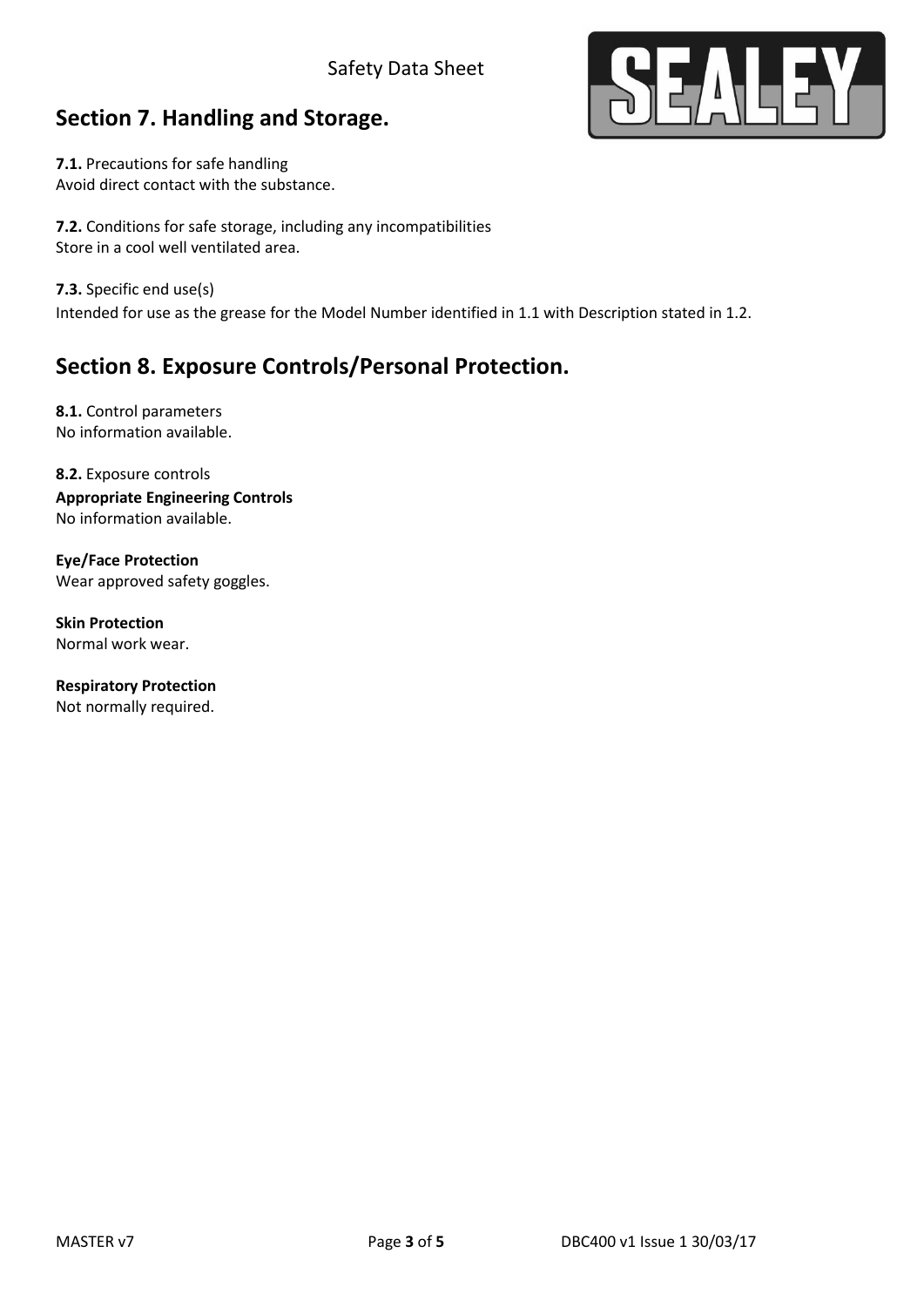

# **Section 9. Physical and Chemical Properties.**

| 9.1. Information on basic physical and chemical properties                         |                                                     |  |
|------------------------------------------------------------------------------------|-----------------------------------------------------|--|
| The following information is not a technical specification or sales specification. |                                                     |  |
| (a) Appearance:                                                                    | Grey/black smooth semi-fluid to stiff grease.       |  |
| (b) Odour:                                                                         | Odourless.                                          |  |
| (c) Odour threshold;                                                               | No information available.                           |  |
| $(d)$ pH:                                                                          | Neutral.                                            |  |
| (e) Melting point/freezing point;                                                  | Melts above 200°C                                   |  |
| (f) Initial boiling point and boiling range;                                       | No information available.                           |  |
| (g) Flash point;                                                                   | Exceed 200°C                                        |  |
| (h) Evaporation rate;                                                              | No information available.                           |  |
| (i) Flammability (solid, gas);                                                     | Above 200°C                                         |  |
| (j) Upper/lower flammability or explosive limits;                                  | No information available.                           |  |
| (k) Vapour pressure;                                                               | No information available.                           |  |
| (I) Vapour density;                                                                | No information available.                           |  |
| (m) Relative density;                                                              | 0.82 - 0.85 (measured as kg/litre) @ $15^{\circ}$ C |  |
| (n) Solubility (ies);                                                              | Soluble.                                            |  |
| (o) Partition coefficient: n-octanol/water;                                        | No information available.                           |  |
| (p) Auto-ignition temperature;                                                     | No information available.                           |  |
| (q) Decomposition temperature;                                                     | No information available.                           |  |
| (r) Viscosity;                                                                     | No information available.                           |  |
| (s) Explosive properties;                                                          | Exceeds 200°C                                       |  |
| (t) Oxidising properties.                                                          | No information available.                           |  |
| 9.2 Other information                                                              | No information available.                           |  |

# **Section 10. Stability and Reactivity.**

| 10.1. Reactivity                         | No information available.                                               |  |
|------------------------------------------|-------------------------------------------------------------------------|--|
| 10.2. Chemical stability                 | Stable under normal conditions.                                         |  |
| 10.3. Possibility of hazardous reactions | No information available.                                               |  |
| 10.4. Conditions to avoid                | Heat.                                                                   |  |
| <b>10.5.</b> Incompatible materials      | Strong oxidizing agents.                                                |  |
| 10.6. Hazardous decomposition products   | Combustion will generate: smoke, carbon dioxide and<br>carbon monoxide. |  |

# **Section 11. Toxicological Information.**

**11.1.** Information on toxicological effects No information available.